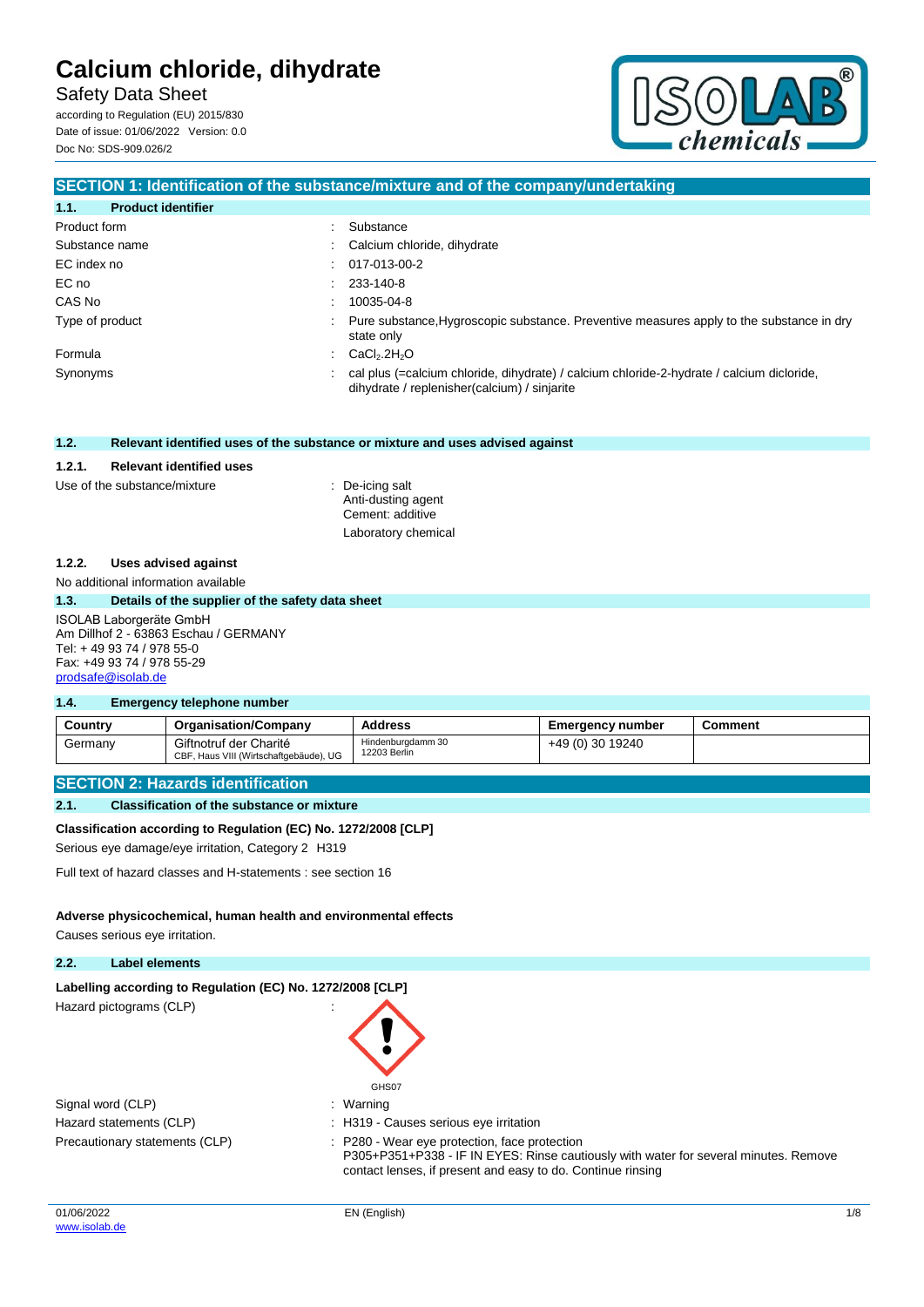## Safety Data Sheet

according to Regulation (EU) 2015/830 Date of issue: 01/06/2022 Version: 0.0 Doc No: SDS-909.026/2



## **2.3. Other hazards**

No additional information available

| <b>SECTION 3: Composition/information on ingredients</b> |                                                                        |            |                                                                                        |
|----------------------------------------------------------|------------------------------------------------------------------------|------------|----------------------------------------------------------------------------------------|
| 3.1.<br><b>Substances</b>                                |                                                                        |            |                                                                                        |
| <b>Name</b>                                              | <b>Product identifier</b>                                              | %          | <b>Classification</b><br>according to<br><b>Regulation (EC) No.</b><br>1272/2008 [CLP] |
| Calcium chloride, dihydrate                              | (CAS No) 10035-04-8<br>(EC no) 233-140-8<br>(EC index no) 017-013-00-2 | $99 - 100$ | Not classified                                                                         |

Full text of H-statements: see section 16

#### **3.2. Mixtures** Not applicable

| <b>SECTION 4: First aid measures</b>                                |                                                                                                                                                                                                                                                                                                                                                                                                                                                                                                                                                                            |
|---------------------------------------------------------------------|----------------------------------------------------------------------------------------------------------------------------------------------------------------------------------------------------------------------------------------------------------------------------------------------------------------------------------------------------------------------------------------------------------------------------------------------------------------------------------------------------------------------------------------------------------------------------|
| <b>Description of first aid measures</b><br>4.1.                    |                                                                                                                                                                                                                                                                                                                                                                                                                                                                                                                                                                            |
| First-aid measures general                                          | Check the vital functions. Unconscious: maintain adequate airway and respiration. Respiratory<br>arrest: artificial respiration or oxygen. Cardiac arrest: perform resuscitation. Victim conscious<br>with laboured breathing: half-seated. Victim in shock: on his back with legs slightly raised.<br>Vomiting: prevent asphyxia/aspiration pneumonia. Prevent cooling by covering the victim (no<br>warming up). Keep watching the victim. Give psychological aid. Keep the victim calm, avoid<br>physical strain. Depending on the victim's condition: doctor/hospital. |
| First-aid measures after inhalation                                 | Remove the victim into fresh air. Respiratory problems: consult a doctor/medical service.                                                                                                                                                                                                                                                                                                                                                                                                                                                                                  |
| First-aid measures after skin contact                               | Rinse with water. Take victim to a doctor if irritation persists.                                                                                                                                                                                                                                                                                                                                                                                                                                                                                                          |
| First-aid measures after eye contact                                | Rinse immediately with plenty of water. Do not apply neutralizing agents. Take victim to an<br>ophthalmologist if irritation persists.                                                                                                                                                                                                                                                                                                                                                                                                                                     |
| First-aid measures after ingestion                                  | Rinse mouth with water. Immediately after ingestion: give lots of water to drink. Do not induce<br>vomiting. Call Poison Information Centre (www.big.be/antigif.htm). Consult a doctor/medical<br>service if you feel unwell. Ingestion of large quantities: immediately to hospital.                                                                                                                                                                                                                                                                                      |
| 4.2.<br>Most important symptoms and effects, both acute and delayed |                                                                                                                                                                                                                                                                                                                                                                                                                                                                                                                                                                            |
| Symptoms/injuries after inhalation                                  | : EXPOSURE TO HIGH CONCENTRATIONS: Coughing. Slight irritation. Runny nose.                                                                                                                                                                                                                                                                                                                                                                                                                                                                                                |
| Symptoms/injuries after skin contact                                | Dry skin.                                                                                                                                                                                                                                                                                                                                                                                                                                                                                                                                                                  |
| Symptoms/injuries after eye contact                                 | Irritation of the eye tissue. Visual disturbances.                                                                                                                                                                                                                                                                                                                                                                                                                                                                                                                         |
| Symptoms/injuries after ingestion                                   | AFTER ABSORPTION OF HIGH QUANTITIES: Nausea. Vomiting. Abdominal pain.                                                                                                                                                                                                                                                                                                                                                                                                                                                                                                     |
| Chronic symptoms                                                    | : No effects known.                                                                                                                                                                                                                                                                                                                                                                                                                                                                                                                                                        |
| 4.3.                                                                | Indication of any immediate medical attention and special treatment needed                                                                                                                                                                                                                                                                                                                                                                                                                                                                                                 |
| Treat symptomatically.                                              |                                                                                                                                                                                                                                                                                                                                                                                                                                                                                                                                                                            |
| <b>SECTION 5: Firefighting measures</b>                             |                                                                                                                                                                                                                                                                                                                                                                                                                                                                                                                                                                            |
| <b>Extinguishing media</b><br>5.1.                                  |                                                                                                                                                                                                                                                                                                                                                                                                                                                                                                                                                                            |
| Suitable extinguishing media                                        | : Adapt extinguishing media to the environment.                                                                                                                                                                                                                                                                                                                                                                                                                                                                                                                            |
| Unsuitable extinguishing media                                      | : EXTINGUISHING MEDIA FOR SURROUNDING FIRES: Water.                                                                                                                                                                                                                                                                                                                                                                                                                                                                                                                        |
| 5.2.<br>Special hazards arising from the substance or mixture       |                                                                                                                                                                                                                                                                                                                                                                                                                                                                                                                                                                            |
| Fire hazard                                                         | : DIRECT FIRE HAZARD. Non combustible. INDIRECT FIRE HAZARD. Reactions involving a<br>fire hazard: see "Reactivity Hazard".                                                                                                                                                                                                                                                                                                                                                                                                                                                |
| Explosion hazard                                                    | INDIRECT EXPLOSION HAZARD. Reactions with explosion hazards: see "Reactivity Hazard".                                                                                                                                                                                                                                                                                                                                                                                                                                                                                      |
| Hazardous decomposition products in case of<br>fire                 | : Toxic fumes may be released.                                                                                                                                                                                                                                                                                                                                                                                                                                                                                                                                             |

**5.3. Advice for firefighters** Precautionary measures fire : Exposure to fire/heat: keep upwind. Exposure to fire/heat: consider evacuation. Exposure to fire/heat: have neighbourhood close doors and windows. Firefighting instructions **included in the set of the set of the state** of the metal of the metal of the metal of the metal of the metal of the metal of the metal of the metal of the metal of the metal of the metal of the spray. Protection during firefighting  $\qquad \qquad : \qquad$  Heat/fire exposure: compressed air/oxygen apparatus.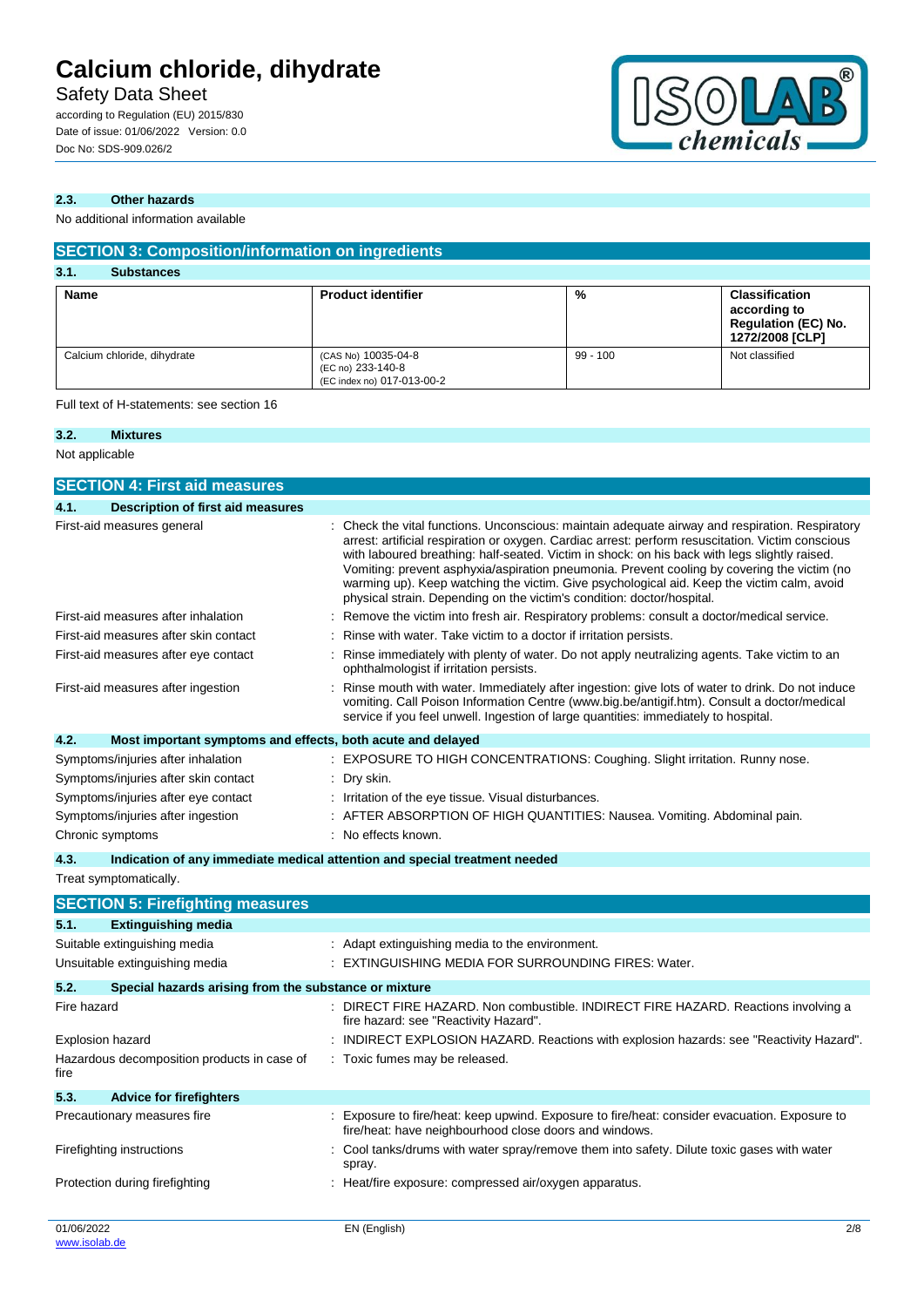Safety Data Sheet

according to Regulation (EU) 2015/830 Date of issue: 01/06/2022 Version: 0.0 Doc No: SDS-909.026/2



| <b>SECTION 6: Accidental release measures</b>                               |                                                              |                                                                                                                                                                                                                                                                                                                                                                                              |
|-----------------------------------------------------------------------------|--------------------------------------------------------------|----------------------------------------------------------------------------------------------------------------------------------------------------------------------------------------------------------------------------------------------------------------------------------------------------------------------------------------------------------------------------------------------|
| Personal precautions, protective equipment and emergency procedures<br>6.1. |                                                              |                                                                                                                                                                                                                                                                                                                                                                                              |
| 6.1.1.                                                                      | For non-emergency personnel                                  |                                                                                                                                                                                                                                                                                                                                                                                              |
| Protective equipment                                                        |                                                              | : Gloves. Safety glasses. Protective clothing. Dust cloud production: compressed air/oxygen<br>apparatus. See "Material-Handling" to select protective clothing.                                                                                                                                                                                                                             |
| Emergency procedures                                                        |                                                              | Mark the danger area. Prevent dust cloud formation. No naked flames. Wash contaminated<br>clothes. On contact with moisture/water: keep upwind. On contact with moisture/water: consider<br>evacuation.                                                                                                                                                                                      |
| Measures in case of dust release                                            |                                                              | In case of dust production: keep upwind. Dust production: have neighbourhood close doors and<br>windows.                                                                                                                                                                                                                                                                                     |
| 6.1.2.                                                                      | For emergency responders                                     |                                                                                                                                                                                                                                                                                                                                                                                              |
| Protective equipment                                                        |                                                              | Do not attempt to take action without suitable protective equipment. For further information<br>refer to section 8: "Exposure controls/personal protection".                                                                                                                                                                                                                                 |
| 6.2.                                                                        | <b>Environmental precautions</b>                             |                                                                                                                                                                                                                                                                                                                                                                                              |
| Avoid release to the environment.                                           |                                                              |                                                                                                                                                                                                                                                                                                                                                                                              |
| 6.3.                                                                        | Methods and material for containment and cleaning up         |                                                                                                                                                                                                                                                                                                                                                                                              |
| For containment                                                             |                                                              | Contain released substance, pump into suitable containers. Consult "Material-handling" to<br>select material of containers. Plug the leak, cut off the supply. Knock down/dilute dust cloud<br>with water spray. Hazardous reaction: measure explosive gas-air mixture. Reaction: dilute<br>combustible gas/vapour with water curtain.                                                       |
| Methods for cleaning up                                                     |                                                              | Stop dust cloud by covering with sand/earth. Scoop solid spill into closing containers. See<br>"Material-handling" for suitable container materials. Clean contaminated surfaces with an<br>excess of water. Wash clothing and equipment after handling.                                                                                                                                     |
| Other information                                                           |                                                              | Dispose of materials or solid residues at an authorized site.                                                                                                                                                                                                                                                                                                                                |
| 6.4.                                                                        | Reference to other sections                                  |                                                                                                                                                                                                                                                                                                                                                                                              |
|                                                                             | For further information refer to section 13.                 |                                                                                                                                                                                                                                                                                                                                                                                              |
|                                                                             | <b>SECTION 7: Handling and storage</b>                       |                                                                                                                                                                                                                                                                                                                                                                                              |
| 7.1.                                                                        | <b>Precautions for safe handling</b>                         |                                                                                                                                                                                                                                                                                                                                                                                              |
| Precautions for safe handling                                               |                                                              | Comply with the legal requirements. Remove contaminated clothing immediately. Clean<br>contaminated clothing. Thoroughly clean/dry the installation before use. Avoid raising dust.<br>Keep away from naked flames/heat. Observe normal hygiene standards. Keep container tightly<br>closed. Carry operations in the open/under local exhaust/ventilation or with respiratory<br>protection. |
| Hygiene measures                                                            |                                                              | Do not eat, drink or smoke when using this product. Always wash hands after handling the<br>product.                                                                                                                                                                                                                                                                                         |
| 7.2.                                                                        | Conditions for safe storage, including any incompatibilities |                                                                                                                                                                                                                                                                                                                                                                                              |
| Storage conditions                                                          |                                                              | : Store in a well-ventilated place. Keep cool.                                                                                                                                                                                                                                                                                                                                               |
| Heat and ignition sources                                                   |                                                              | KEEP SUBSTANCE AWAY FROM: heat sources.                                                                                                                                                                                                                                                                                                                                                      |
| Information on mixed storage                                                |                                                              | : KEEP SUBSTANCE AWAY FROM: metals. water/moisture.                                                                                                                                                                                                                                                                                                                                          |
| Storage area                                                                |                                                              | Store in a dry area. Keep container in a well-ventilated place. Meet the legal requirements.                                                                                                                                                                                                                                                                                                 |
| Special rules on packaging                                                  |                                                              | SPECIAL REQUIREMENTS: hermetical. watertight. dry. clean. correctly labelled. meet the<br>legal requirements. Secure fragile packagings in solid containers.                                                                                                                                                                                                                                 |
| Packaging materials                                                         |                                                              | SUITABLE MATERIAL: polyethylene. polypropylene. MATERIAL TO AVOID: stainless steel.<br>aluminium.                                                                                                                                                                                                                                                                                            |
| 7.3.                                                                        | Specific end use(s)                                          |                                                                                                                                                                                                                                                                                                                                                                                              |
| No additional information available                                         |                                                              |                                                                                                                                                                                                                                                                                                                                                                                              |
|                                                                             | <b>SECTION 8: Exposure controls/personal protection</b>      |                                                                                                                                                                                                                                                                                                                                                                                              |

#### **8.1. Control parameters**

No additional information available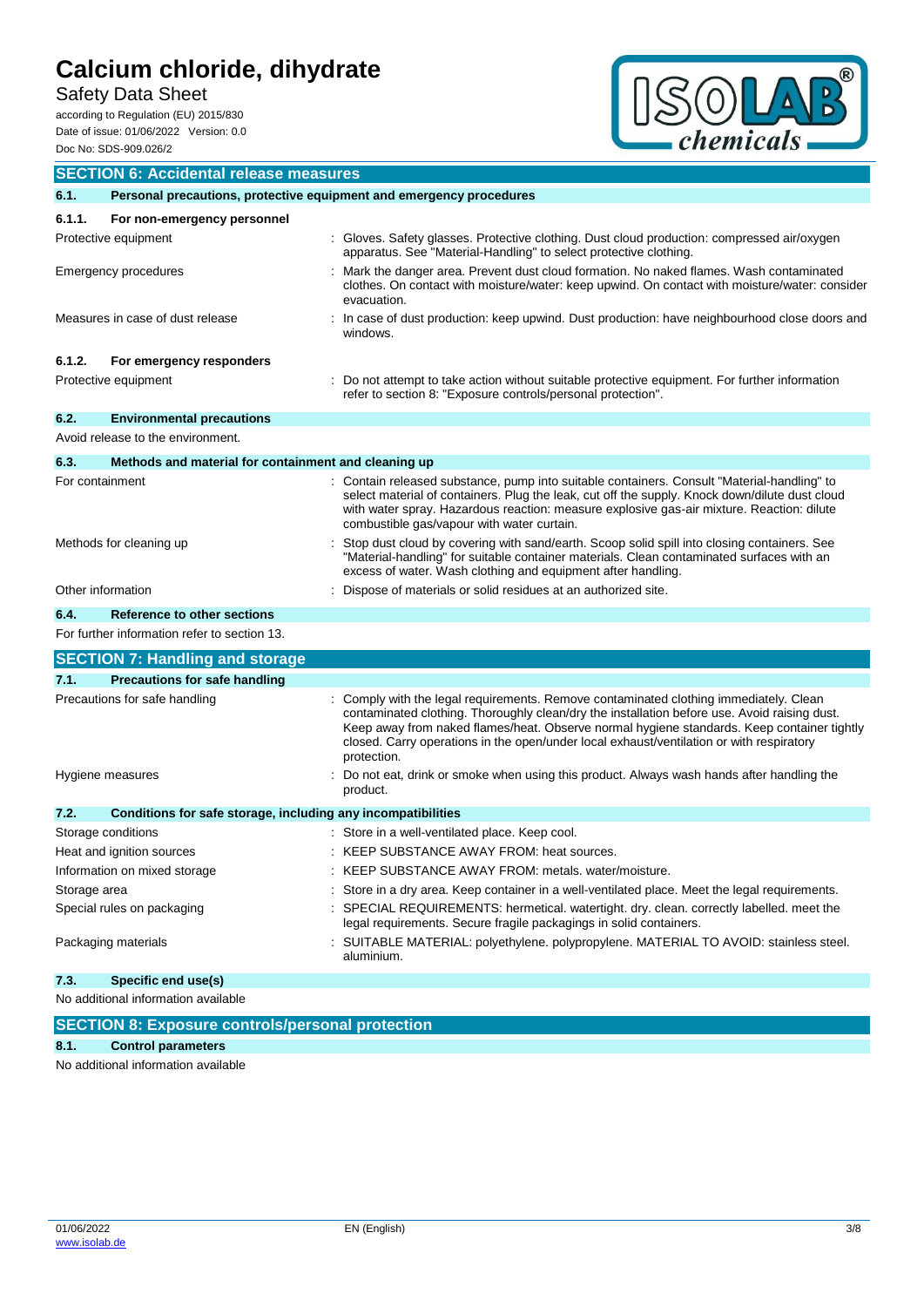## Safety Data Sheet

according to Regulation (EU) 2015/830 Date of issue: 01/06/2022 Version: 0.0 Doc No: SDS-909.026/2

### **8.2. Exposure controls**

#### **Appropriate engineering controls:**

Ensure good ventilation of the work station.

#### **Personal protective equipment:**

#### Safety glasses.

### **Materials for protective clothing:**

GIVE EXCELLENT RESISTANCE: No data available. GIVE GOOD RESISTANCE: butyl rubber. neoprene. PVC. GIVE LESS RESISTANCE: No data available. GIVE POOR RESISTANCE: No data available

#### **Hand protection:**

Gloves

#### **Eye protection:**

Safety glasses. In case of dust production: protective goggles

#### **Skin and body protection:**

Protective clothing

#### **Respiratory protection:**

Dust production: dust mask with filter type P1



#### **Environmental exposure controls:**

Avoid release to the environment.

| <b>SECTION 9: Physical and chemical properties</b>            |                                                                                                            |     |
|---------------------------------------------------------------|------------------------------------------------------------------------------------------------------------|-----|
| Information on basic physical and chemical properties<br>9.1. |                                                                                                            |     |
| Physical state                                                | : Solid                                                                                                    |     |
| Appearance                                                    | Crystalline solid. Crystalline powder. Grains. Scales.                                                     |     |
| Molecular mass                                                | 147.01 g/mol                                                                                               |     |
| Colour                                                        | Colourless to white.                                                                                       |     |
| Odour                                                         | Odourless.                                                                                                 |     |
| Odour threshold                                               | No data available                                                                                          |     |
| pH                                                            | : 4.5 - 8.5 (50 g/l, H <sub>2</sub> O, 20 °C)                                                              |     |
| Relative evaporation rate (butylacetate=1)                    | No data available                                                                                          |     |
| Melting point                                                 | 176 °C                                                                                                     |     |
| Freezing point                                                | Not applicable                                                                                             |     |
| Boiling point                                                 | No data available                                                                                          |     |
| Flash point                                                   | Not applicable                                                                                             |     |
| Auto-ignition temperature                                     | Not applicable                                                                                             |     |
| Decomposition temperature                                     | No data available                                                                                          |     |
| Flammability (solid, gas)                                     | Non flammable                                                                                              |     |
| Vapour pressure                                               | No data available                                                                                          |     |
| Relative vapour density at 20 °C                              | No data available                                                                                          |     |
| Relative density                                              | 1.85                                                                                                       |     |
| Density                                                       | 1850 kg/m <sup>3</sup> (20 °C)                                                                             |     |
| Solubility                                                    | Soluble in water. Soluble in ethanol. Soluble in acetic acid. Soluble in acetone.<br>Water: 1000 g/l (0°C) |     |
| Log Pow                                                       | No data available                                                                                          |     |
| Viscosity, kinematic                                          | No data available                                                                                          |     |
| Viscosity, dynamic                                            | No data available                                                                                          |     |
| <b>Explosive properties</b>                                   | No data available                                                                                          |     |
| 01/06/2022                                                    | EN (English)                                                                                               | 4/8 |

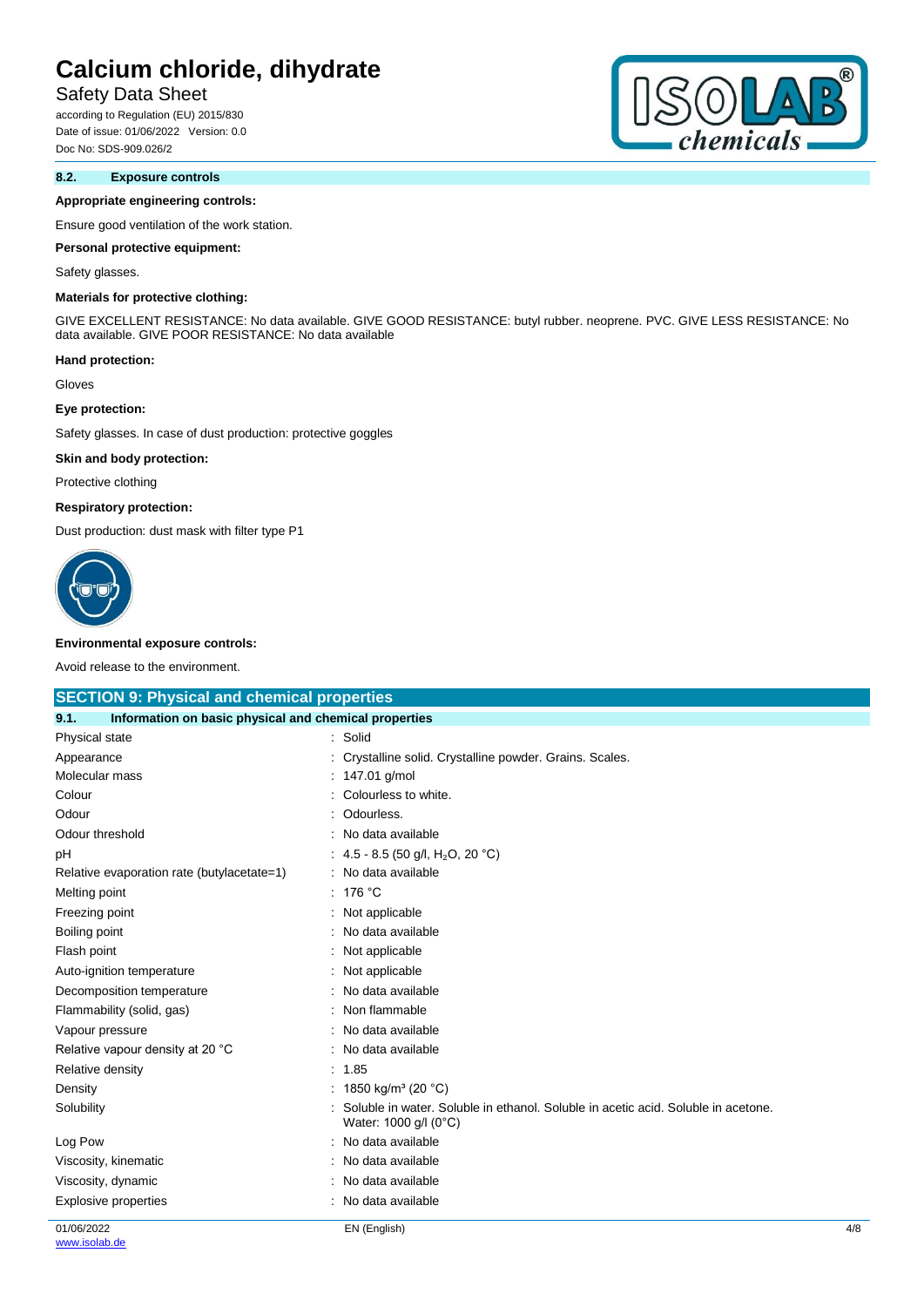## Safety Data Sheet

according to Regulation (EU) 2015/830 Date of issue: 01/06/2022 Version: 0.0 Doc No: SDS-909.026/2



| DUC INU. ODO-303.020/2           |                              |
|----------------------------------|------------------------------|
| Oxidising properties             | : No data available          |
| <b>Explosive limits</b>          | $\therefore$ Not applicable  |
| 9.2.<br><b>Other information</b> |                              |
| Minimum ignition energy          | $\therefore$ Not applicable  |
| VOC content                      | : Not applicable (inorganic) |
| Other properties                 | : Hygroscopic.               |

## **SECTION 10: Stability and reactivity**

#### **10.1. Reactivity**

Reacts exothermically with water (moisture). Reacts slowly on exposure to water (moisture) with (some) metals: release of highly flammable gases/vapours (hydrogen). On burning: release of toxic and corrosive gases/vapours (hydrogen chloride, chlorine). Reacts violently with (some) compounds.

### **10.2. Chemical stability** Unstable on exposure to moisture.

# **10.3. Possibility of hazardous reactions**

No dangerous reactions known under normal conditions of use.

### **10.4. Conditions to avoid**

None under recommended storage and handling conditions (see section 7).

#### **10.5. Incompatible materials**

No additional information available

#### **10.6. Hazardous decomposition products**

Under normal conditions of storage and use, hazardous decomposition products should not be produced.

| <b>SECTION 11: Toxicological information</b>  |                                |  |
|-----------------------------------------------|--------------------------------|--|
| Information on toxicological effects<br>11.1. |                                |  |
| Acute toxicity                                | : Not classified               |  |
| Calcium chloride, dihydrate (10035-04-8)      |                                |  |
| LD50 oral rat                                 | 1,000 mg/kg                    |  |
| Skin corrosion/irritation                     | Not classified<br>۰.           |  |
| Serious eye damage/irritation                 | Causes serious eye irritation. |  |
| Respiratory or skin sensitisation             | : Not classified               |  |
| Germ cell mutagenicity                        | : Not classified               |  |
| Carcinogenicity                               | Not classified                 |  |
| Reproductive toxicity                         | : Not classified               |  |
| STOT-single exposure                          | : Not classified               |  |
| STOT-repeated exposure                        | : Not classified               |  |
| Aspiration hazard                             | Not classified<br>٠.           |  |
|                                               |                                |  |
| <b>SECTION 12: Ecological information</b>     |                                |  |

| 12.1.<br><b>Toxicity</b>                 |                                                                                                                                                                                                                                                                                                                                                             |
|------------------------------------------|-------------------------------------------------------------------------------------------------------------------------------------------------------------------------------------------------------------------------------------------------------------------------------------------------------------------------------------------------------------|
| Ecology - general                        | : Not classified as dangerous for the environment according to the criteria of Directive<br>67/548/EEC. Not classified as dangerous for the environment according to the criteria of<br>Regulation (EC) No 1272/2008.                                                                                                                                       |
| Ecology - air                            | : Not classified as dangerous for the ozone layer (Regulation (EC) No 1005/2009). Not included<br>in the list of fluorinated greenhouse gases (Regulation (EC) No 842/2006). TA-Luft Klasse<br>5.2.1.                                                                                                                                                       |
| Ecology - water                          | : For Flanders: maximum concentration in drinking water: 270 mg/l (calcium) (M.B. 28/1/2003).<br>Maximum concentration in drinking water: 250 mg/l (chloride) (Directive 98/83/EC). Not harmful<br>to fishes (LC50(96h) >1000 mg/l). Slightly harmful to invertebrates (Daphnia) (EC50 (48h): 100<br>$-1000$ mg/l). Not harmful to algae (EC50 >1000 mg/l). |
| Calcium chloride, dihydrate (10035-04-8) |                                                                                                                                                                                                                                                                                                                                                             |
| LC50 fish 2                              | 10650 mg/l (LC50; 96 h; Lepomis macrochirus)                                                                                                                                                                                                                                                                                                                |
| EC50 Daphnia 1                           | 144 mg/l (EC50; 48 h; Daphnia magna)                                                                                                                                                                                                                                                                                                                        |
| Threshold limit algae 1                  | 3130 mg/l (EC50; 120 h; Diatomeae)                                                                                                                                                                                                                                                                                                                          |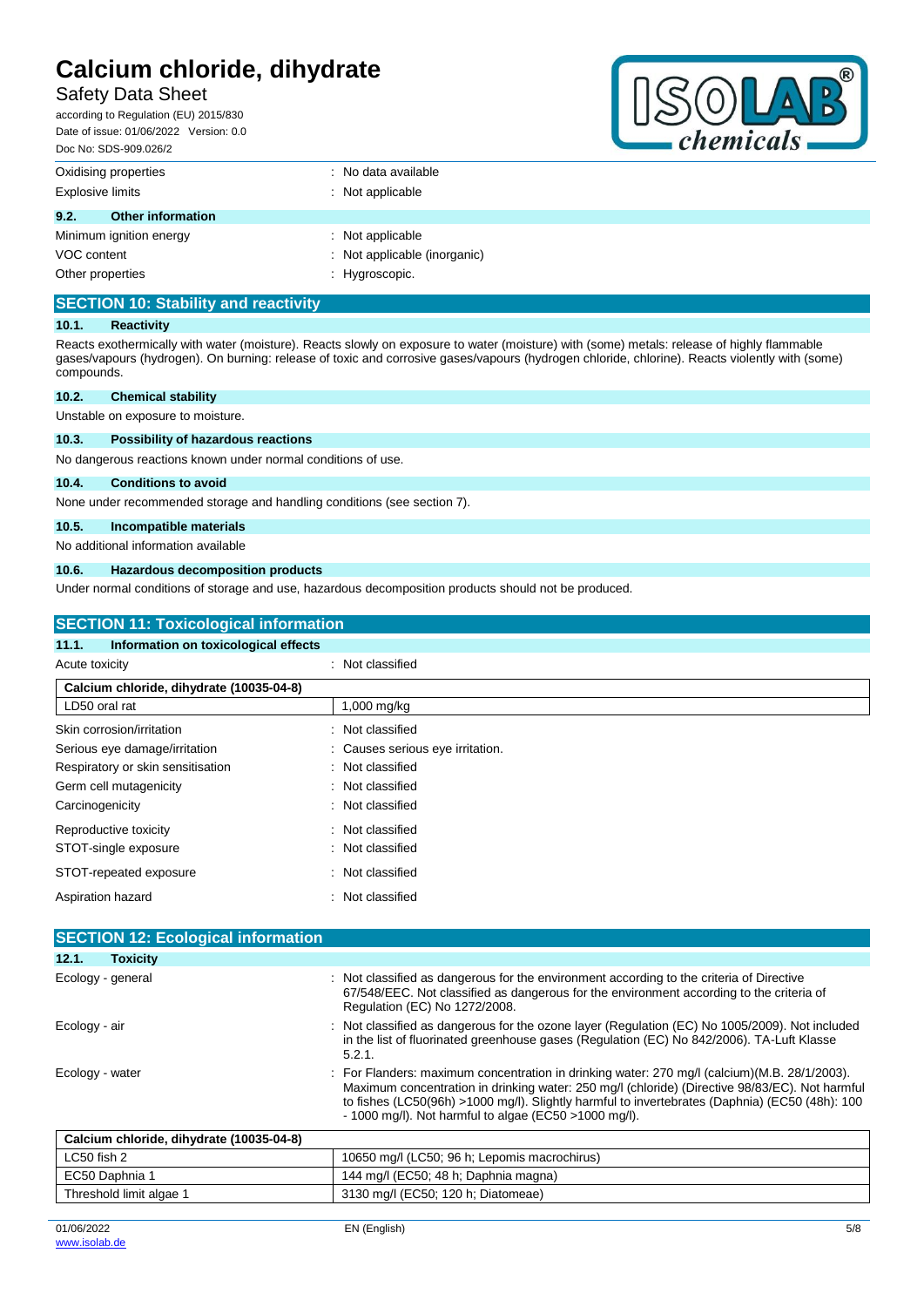## Safety Data Sheet

according to Regulation (EU) 2015/830 Date of issue: 01/06/2022 Version: 0.0 Doc No: SDS-909.026/2



| 12.2.                                      | <b>Persistence and degradability</b>       |                                                                                                                                                                                                                                                                                                                                                                                                                                                                                                                                                                                                                                                                                                                                                          |  |  |  |
|--------------------------------------------|--------------------------------------------|----------------------------------------------------------------------------------------------------------------------------------------------------------------------------------------------------------------------------------------------------------------------------------------------------------------------------------------------------------------------------------------------------------------------------------------------------------------------------------------------------------------------------------------------------------------------------------------------------------------------------------------------------------------------------------------------------------------------------------------------------------|--|--|--|
|                                            | Calcium chloride, dihydrate (10035-04-8)   |                                                                                                                                                                                                                                                                                                                                                                                                                                                                                                                                                                                                                                                                                                                                                          |  |  |  |
|                                            | Persistence and degradability              | Biodegradability: not applicable. No (test)data on mobility of the substance available.                                                                                                                                                                                                                                                                                                                                                                                                                                                                                                                                                                                                                                                                  |  |  |  |
| ThOD                                       |                                            | Not applicable (inorganic)                                                                                                                                                                                                                                                                                                                                                                                                                                                                                                                                                                                                                                                                                                                               |  |  |  |
| 12.3.                                      | <b>Bioaccumulative potential</b>           |                                                                                                                                                                                                                                                                                                                                                                                                                                                                                                                                                                                                                                                                                                                                                          |  |  |  |
|                                            | Calcium chloride, dihydrate (10035-04-8)   |                                                                                                                                                                                                                                                                                                                                                                                                                                                                                                                                                                                                                                                                                                                                                          |  |  |  |
|                                            | Bioaccumulative potential                  | Not bioaccumulative.                                                                                                                                                                                                                                                                                                                                                                                                                                                                                                                                                                                                                                                                                                                                     |  |  |  |
| 12.4.                                      | <b>Mobility in soil</b>                    |                                                                                                                                                                                                                                                                                                                                                                                                                                                                                                                                                                                                                                                                                                                                                          |  |  |  |
|                                            | No additional information available        |                                                                                                                                                                                                                                                                                                                                                                                                                                                                                                                                                                                                                                                                                                                                                          |  |  |  |
| 12.5.                                      | <b>Results of PBT and vPvB assessment</b>  |                                                                                                                                                                                                                                                                                                                                                                                                                                                                                                                                                                                                                                                                                                                                                          |  |  |  |
|                                            | No additional information available        |                                                                                                                                                                                                                                                                                                                                                                                                                                                                                                                                                                                                                                                                                                                                                          |  |  |  |
| 12.6.                                      | Other adverse effects                      |                                                                                                                                                                                                                                                                                                                                                                                                                                                                                                                                                                                                                                                                                                                                                          |  |  |  |
|                                            | No additional information available        |                                                                                                                                                                                                                                                                                                                                                                                                                                                                                                                                                                                                                                                                                                                                                          |  |  |  |
|                                            | <b>SECTION 13: Disposal considerations</b> |                                                                                                                                                                                                                                                                                                                                                                                                                                                                                                                                                                                                                                                                                                                                                          |  |  |  |
| 13.1.                                      | Waste treatment methods                    |                                                                                                                                                                                                                                                                                                                                                                                                                                                                                                                                                                                                                                                                                                                                                          |  |  |  |
|                                            | Waste treatment methods                    | : Dispose of contents/container in accordance with licensed collector's sorting instructions.                                                                                                                                                                                                                                                                                                                                                                                                                                                                                                                                                                                                                                                            |  |  |  |
| Product/Packaging disposal recommendations |                                            | Remove waste in accordance with local and/or national regulations. Should not be landfilled<br>with household waste. Hazardous waste shall not be mixed together with other waste. Different<br>types of hazardous waste shall not be mixed together if this may entail a risk of pollution or<br>create problems for the further management of the waste. Hazardous waste shall be managed<br>responsibly. All entities that store, transport or handle hazardous waste shall take the<br>necessary measures to prevent risks of pollution or damage to people or animals.<br>Precipitate/make insoluble. Remove to an authorized dump (Class I). Treat using the best<br>available techniques before discharge into drains or the aquatic environment. |  |  |  |
|                                            | Additional information                     | : LWCA (the Netherlands): KGA category 05. Hazardous waste according to Directive<br>2008/98/EC.                                                                                                                                                                                                                                                                                                                                                                                                                                                                                                                                                                                                                                                         |  |  |  |
|                                            | European List of Waste (LoW) code          | 16 05 07* - discarded inorganic chemicals consisting of or containing dangerous substances                                                                                                                                                                                                                                                                                                                                                                                                                                                                                                                                                                                                                                                               |  |  |  |

## **SECTION 14: Transport information**

| In accordance with ADR / RID / IMDG / IATA / ADN |                |                |                |                |  |  |
|--------------------------------------------------|----------------|----------------|----------------|----------------|--|--|
| <b>ADR</b>                                       | <b>IMDG</b>    | <b>IATA</b>    | <b>ADN</b>     | <b>RID</b>     |  |  |
| <b>UN number</b><br>14.1.                        |                |                |                |                |  |  |
| Not applicable                                   | Not applicable | Not applicable | Not applicable | Not applicable |  |  |
| 14.2.<br>UN proper shipping name                 |                |                |                |                |  |  |
| Not applicable                                   | Not applicable | Not applicable | Not applicable | Not applicable |  |  |
| Not applicable                                   | Not applicable | Not applicable | Not applicable | Not applicable |  |  |
|                                                  |                |                |                |                |  |  |
| <b>Transport hazard class(es)</b><br>14.3.       |                |                |                |                |  |  |
| Not applicable                                   | Not applicable | Not applicable | Not applicable | Not applicable |  |  |
| Not applicable                                   | Not applicable | Not applicable | Not applicable | Not applicable |  |  |
| 14.4.<br><b>Packing group</b>                    |                |                |                |                |  |  |
| Not applicable                                   | Not applicable | Not applicable | Not applicable | Not applicable |  |  |
| 14.5.<br><b>Environmental hazards</b>            |                |                |                |                |  |  |
| Not applicable                                   | Not applicable | Not applicable | Not applicable | Not applicable |  |  |
| No supplementary information available           |                |                |                |                |  |  |

#### **14.6. Special precautions for user**

#### **- Overland transport**

Not applicable

### **- Transport by sea**

Not applicable

#### **- Air transport**

Not applicable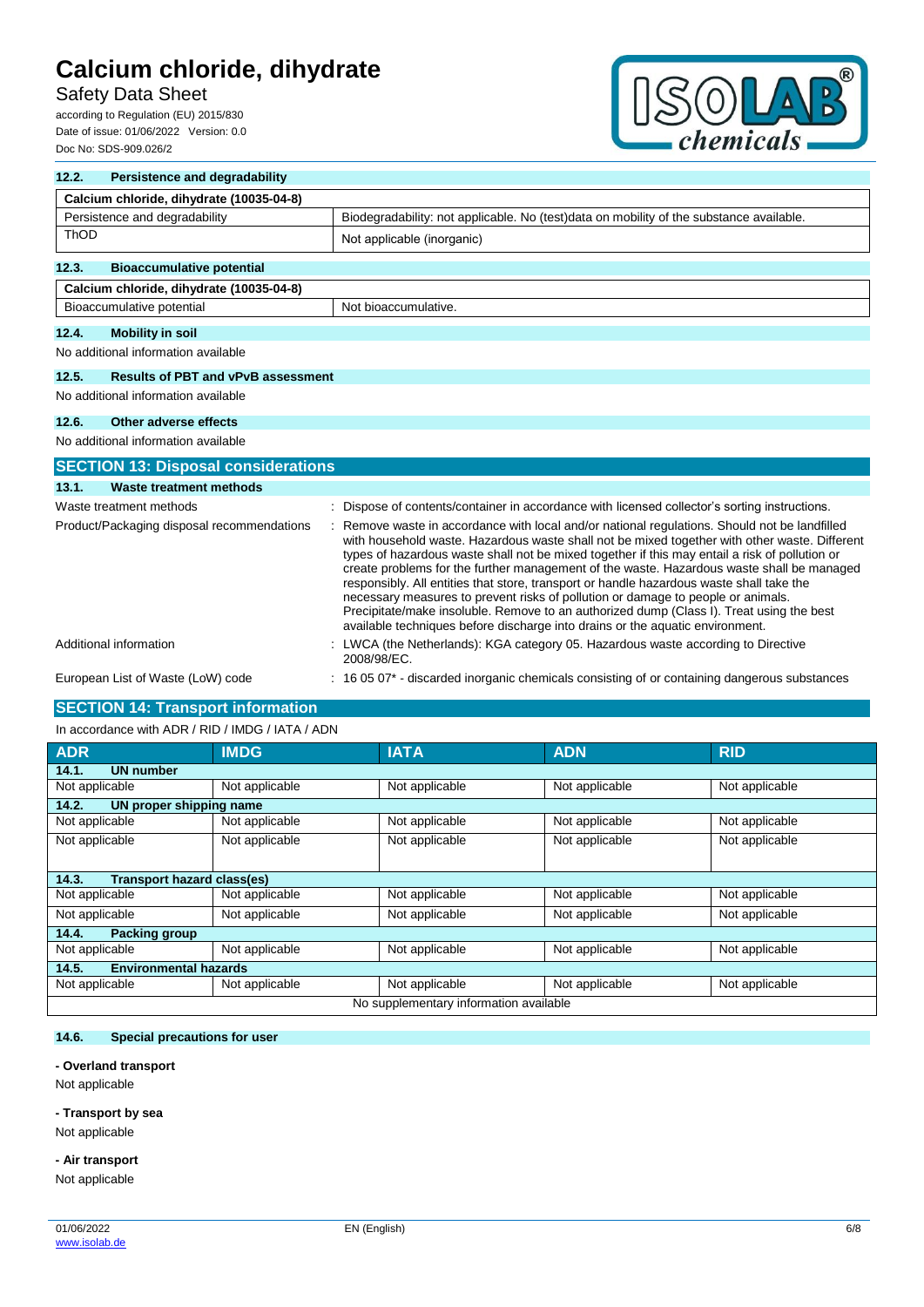# Safety Data Sheet

according to Regulation (EU) 2015/830 Date of issue: 01/06/2022 Version: 0.0 Doc No: SDS-909.026/2

### **- Inland waterway transport**

Not applicable

## **- Rail transport**

Not applicable

| inul applicable                                                                      |                                                                                                                                                                      |  |                                                                                                                   |  |  |  |
|--------------------------------------------------------------------------------------|----------------------------------------------------------------------------------------------------------------------------------------------------------------------|--|-------------------------------------------------------------------------------------------------------------------|--|--|--|
| 14.7.                                                                                | Transport in bulk according to Annex II of Marpol and the IBC Code                                                                                                   |  |                                                                                                                   |  |  |  |
| Not applicable                                                                       |                                                                                                                                                                      |  |                                                                                                                   |  |  |  |
|                                                                                      | <b>SECTION 15: Regulatory information</b>                                                                                                                            |  |                                                                                                                   |  |  |  |
| 15.1.                                                                                | Safety, health and environmental regulations/legislation specific for the substance or mixture                                                                       |  |                                                                                                                   |  |  |  |
| 15.1.1.                                                                              | <b>EU-Regulations</b>                                                                                                                                                |  |                                                                                                                   |  |  |  |
|                                                                                      | No REACH Annex XVII restrictions<br>Calcium chloride, dihydrate is not on the REACH Candidate List<br>Calcium chloride, dihydrate is not on the REACH Annex XIV List |  |                                                                                                                   |  |  |  |
| VOC content                                                                          |                                                                                                                                                                      |  | Not applicable (inorganic)                                                                                        |  |  |  |
| 15.1.2.                                                                              | <b>National regulations</b>                                                                                                                                          |  |                                                                                                                   |  |  |  |
| Germany                                                                              |                                                                                                                                                                      |  |                                                                                                                   |  |  |  |
|                                                                                      | <b>VwVwS Annex reference</b>                                                                                                                                         |  | Water hazard class (WGK) 1, low hazard to waters (Classification according to VwVwS, Annex<br>1 or 2; ID No. 220) |  |  |  |
| <b>WGK</b> remark                                                                    |                                                                                                                                                                      |  | Internal classification water polluting based on the R-phrases according to method VwVwS<br>(Anhang 3)            |  |  |  |
| 12th Ordinance Implementing the Federal<br>Immission Control Act - 12. BlmSchV       |                                                                                                                                                                      |  | : Is not subject of the 12. BlmSchV (Hazardous Incident Ordinance)                                                |  |  |  |
| <b>Netherlands</b>                                                                   |                                                                                                                                                                      |  |                                                                                                                   |  |  |  |
|                                                                                      | SZW-lijst van kankerverwekkende stoffen                                                                                                                              |  | The substance is not listed                                                                                       |  |  |  |
|                                                                                      | SZW-lijst van mutagene stoffen                                                                                                                                       |  | The substance is not listed                                                                                       |  |  |  |
| NIET-limitatieve lijst van voor de voortplanting<br>giftige stoffen - Borstvoeding   |                                                                                                                                                                      |  | : The substance is not listed                                                                                     |  |  |  |
| NIET-limitatieve lijst van voor de voortplanting<br>giftige stoffen - Vruchtbaarheid |                                                                                                                                                                      |  | $\therefore$ The substance is not listed                                                                          |  |  |  |

## **15.2. Chemical safety assessment**

NIET-limitatieve lijst van voor de voortplanting

No chemical safety assessment has been carried out

## **SECTION 16: Other information**

| Abbreviations and acronyms: |  |  |
|-----------------------------|--|--|
|                             |  |  |

giftige stoffen – Ontwikkeling

| <b>ADN</b>  | European Agreement concerning the International Carriage of Dangerous Goods by Inland Waterways |
|-------------|-------------------------------------------------------------------------------------------------|
| <b>ADR</b>  | European Agreement concerning the International Carriage of Dangerous Goods by Road             |
| <b>ATE</b>  | <b>Acute Toxicity Estimate</b>                                                                  |
| <b>BCF</b>  | <b>Bioconcentration factor</b>                                                                  |
| <b>CLP</b>  | Classification Labelling Packaging Regulation; Regulation (EC) No 1272/2008                     |
| <b>IMDG</b> | International Maritime Dangerous Goods                                                          |
| <b>IATA</b> | International Air Transport Association                                                         |
| <b>LC50</b> | Median lethal concentration                                                                     |
| LD50        | Median lethal dose                                                                              |
| <b>PBT</b>  | Persistent Bioaccumulative Toxic                                                                |
| <b>RID</b>  | Regulations concerning the International Carriage of Dangerous Goods by Rail                    |
| <b>SDS</b>  | Safety Data Sheet                                                                               |
| vPvB        | Very Persistent and Very Bioaccumulative                                                        |

: The substance is not listed